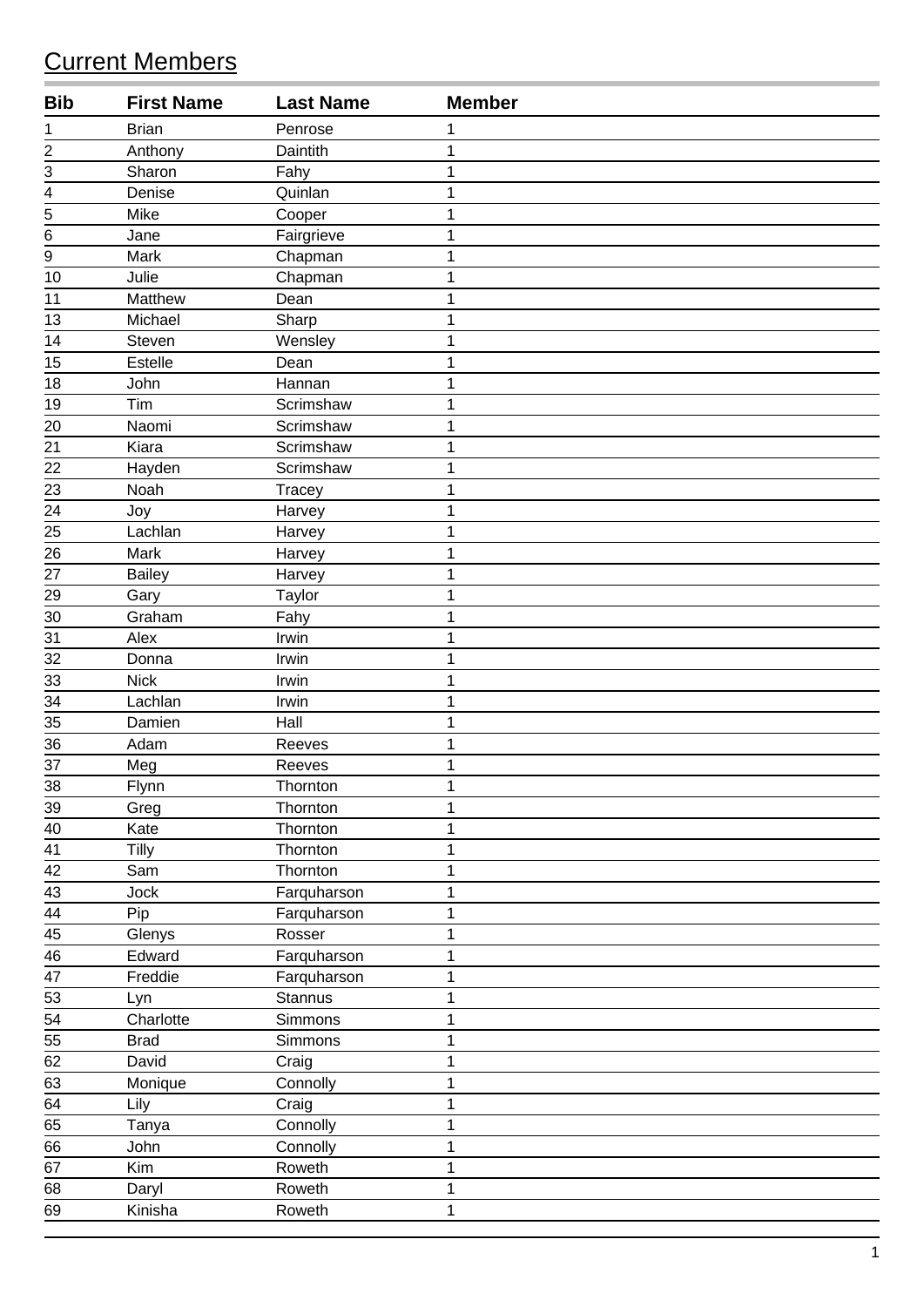| <b>Bib</b>      | <b>First Name</b> | <b>Last Name</b>         | <b>Member</b>    |
|-----------------|-------------------|--------------------------|------------------|
| 70              | Tiffany           | Roweth                   | 1                |
| 71              | <b>Nick</b>       | Roweth                   | 1                |
| 73              | Chris             | Cameron                  | 1                |
| $\overline{74}$ | Molly             | Cameron                  | 1                |
| 79              | Cassie            | Harvey                   | 1                |
| 80              | Arabella          | Harvey                   | 1                |
| 81              | Sidney            | Harvey                   | 1                |
| 82              | Fletcher          | Harvey                   | $\mathbf 1$      |
| 83              | James             | Harvey                   | 1                |
| 84              | Chris             | <b>Brown</b>             | 1                |
| 85              | Emily             | Pell                     | 1                |
| 86              | Thomas            | Pell                     | 1                |
| 87              | William           | Pell                     | 1                |
| 88              | Greg              | Pell                     | 1                |
| $\overline{89}$ | Cheree            | Pell                     | $\mathbf 1$      |
| 90              | Matthew           | Pell                     | 1                |
| 91              | Ethan             | Crisp                    | 1                |
| 92              | Dylan             | Crisp                    | 1                |
| 93              | Pam               | Fullgrabe                | 1                |
| 94              | Sarah             | Trifogoli                | 1                |
| 95              | Gareth            | Thomas                   | 1                |
| 96              | Nicholas          | Thomas                   | 1                |
| 97              | Renai             | McArdle                  | 1                |
| 98              | Corey             | McArdle                  | 1                |
| $\overline{99}$ | Andrew            | McArdle                  | 1                |
| 100             | Ethan             | McArdle                  | 1                |
| 101             | Sabrina           | Manickam                 | 1                |
| 102             | Kim               | Jarvis                   | 1                |
| 103             | Carol             | Donlan                   | 1                |
| 104             | Stephen           | Blackwood                | 1                |
| 106             | Amy               | Robinson                 | 1                |
| $107$           | Tim               | Robinson                 | $\mathbf 1$      |
| 108             | lain              | McLean                   | $\mathbf 1$      |
| 109             | Alex              | McLean                   | 1                |
| 110             | Oliver            | McLean                   | 1                |
| 111             | Cameron           | McLean                   | 1                |
| 112             | Abigail           | McLean                   | 1                |
| 117             | Judy              | Tarleton                 | 1                |
| 118             | Zac               | Owens                    | 1                |
| 119             | Ruby              | Owens                    | 1                |
| 120             | Madeleine         | Owens                    | 1                |
| 121             | Eliza             | Owens                    | 1                |
| 122             | Jenni             | Owens                    | 1                |
| 123             | Paul              | Owens                    | $\mathbf 1$      |
| 124             | Fiona             | Mackin                   | 1                |
| 125             | Jake              | Mackin                   | 1                |
| 126             | Ellie             | Mackin                   | 1                |
| 127             | <b>Brett</b>      | Mackin                   | 1                |
| 128             | Toby              | Sunderland               | 1                |
| 129<br>130      | Wayne<br>Naomi    | Sunderland<br>Sunderland | 1<br>$\mathbf 1$ |
| 131             |                   |                          |                  |
| 132             | David<br>Thomas   | Gibson<br>Gibson         | 1<br>1           |
| 133             | Sam               | Kiho                     | 1                |
|                 |                   |                          |                  |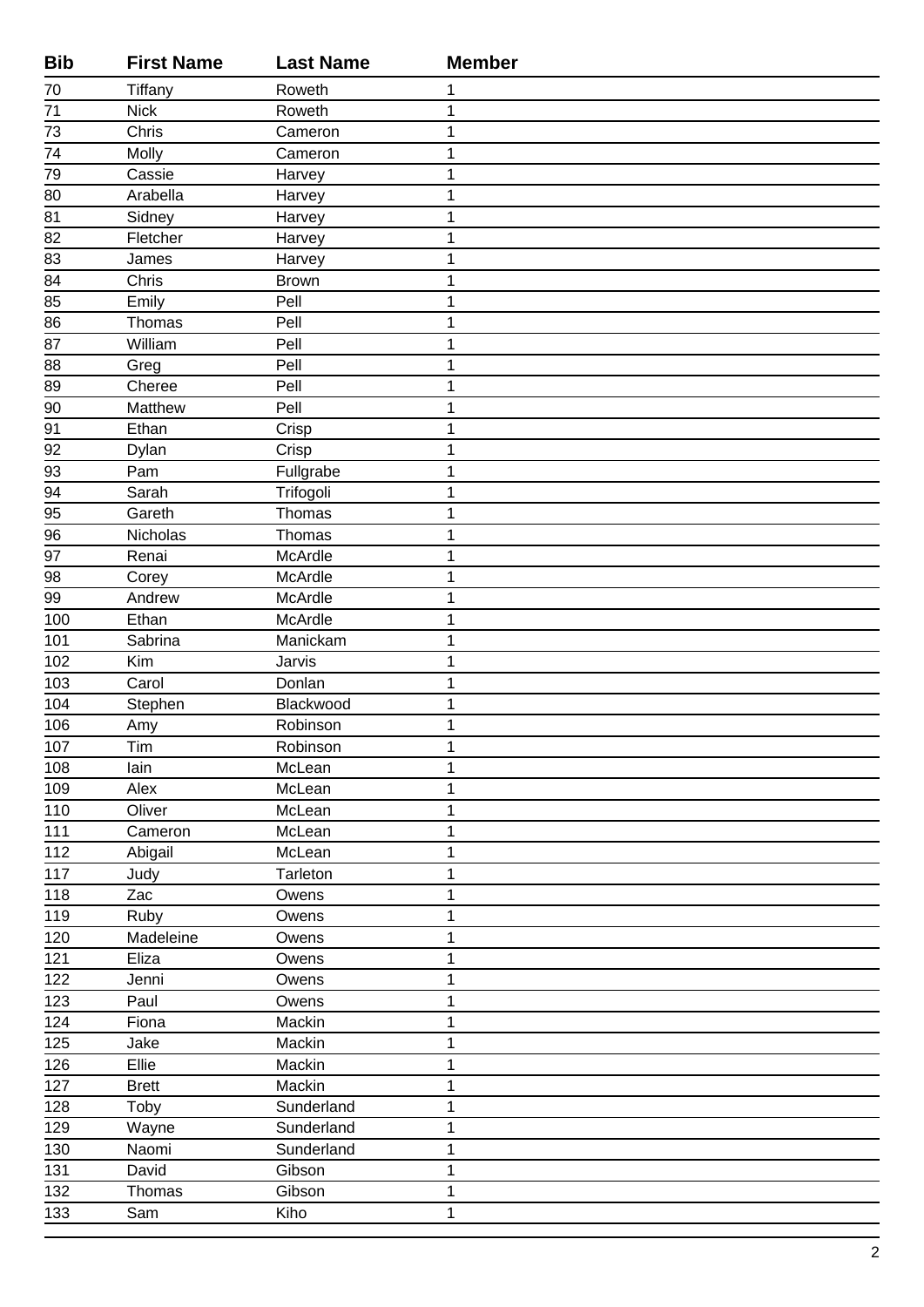| <b>Bib</b> | <b>First Name</b> | <b>Last Name</b> | <b>Member</b> |
|------------|-------------------|------------------|---------------|
| 134        | Tina              | Kiho             | 1             |
| 135        | Marc              | Kiho             | 1             |
| 136        | Ben               | Kiho             | 1             |
| 137        | Daniel            | McCauley         | 1             |
| 138        | Erin              | Gibson           | 1             |
| 139        | Andrew            | McCauley         | 1             |
| 140        | Belinda           | <b>McCauley</b>  | 1             |
| 141        | Will              | <b>McCauley</b>  | $\mathbf 1$   |
| 142        | Russell           | Tym              | 1             |
| 143        | Tony              | Fitzpatrick      | 1             |
| 144        | Julie             | Fitzpatrick      | 1             |
| 145        | Caitlyn           | Broadfoot        | 1             |
| 146        | Jacob             | <b>Broadfoot</b> | 1             |
| 147        | Kim               | <b>Broadfoot</b> | 1             |
| 148        | Angela            | <b>Broadfoot</b> | $\mathbf 1$   |
| 149        | Joel              | <b>Broadfoot</b> | 1             |
| 150        | Kate              | Hogben           | 1             |
| 151        | Amelia            | Hogben           | 1             |
| 152        | Thomas            | Hogben           | 1             |
| 153        | Owen              | Hogben           | 1             |
| 154        | Sophie            | Hogben           | 1             |
| 155        | Chelsea           | Gregor           | 1             |
| 157        | Rebecca           | Halls            | 1             |
| 158        | Michael           | Halls            | 1             |
| 159        | Georgie           | Halls            | 1             |
| 160        | <b>Jack</b>       | Halls            | 1             |
| 161        | Oscar             | Halls            | 1             |
| 162        | Leo               | Halls            | 1             |
| 163        | Joel              | Kitto            | 1             |
| 164        | Sally             | Kitto            | 1             |
| 165        | Josephine         | Kitto            | 1             |
| 166        | Kay               | Davis            | 1             |
| 167        | John              | <b>Bowmer</b>    | 1             |
| 168        | Liz               | Gregory          | 1             |
| 169        | Richard           | Eggleston        | 1             |
| 170        | Mitchell          | Williamson       | 1             |
| 171        | Elizabeth         | Simpson          | 1             |
| 173        | Carol             | Moss             | 1             |
| 174        | John              | Moss             | 1             |
| 175        | Ursula            | Wilson           | $\mathbf{1}$  |
| 176        | Keagan            | Wilson           | 1             |
| 177        | Patrick           | Hakkinen         | 1             |
| 178        | Xanthe            | Keegan           | 1             |
| 179        | John              | Keegan           | 1             |
| 180        | Eva               | Keegan           | 1             |
| 181        | Freya             | Keegan           | 1             |
| 182        | Bonnie            | Keegan           | 1             |
| 183        | Beau              | Keegan           | 1             |
| 184        | Jason             | Keegan           | 1             |
| 185        | Penny             | Keegan           | 1             |
| 186        | Norma             | <b>Bradley</b>   | 1             |
| 187        | James             | Dean             | 1             |
| 188        | Sue               | Dean             | 1             |
| 189        | Lucy              | Dean             | 1             |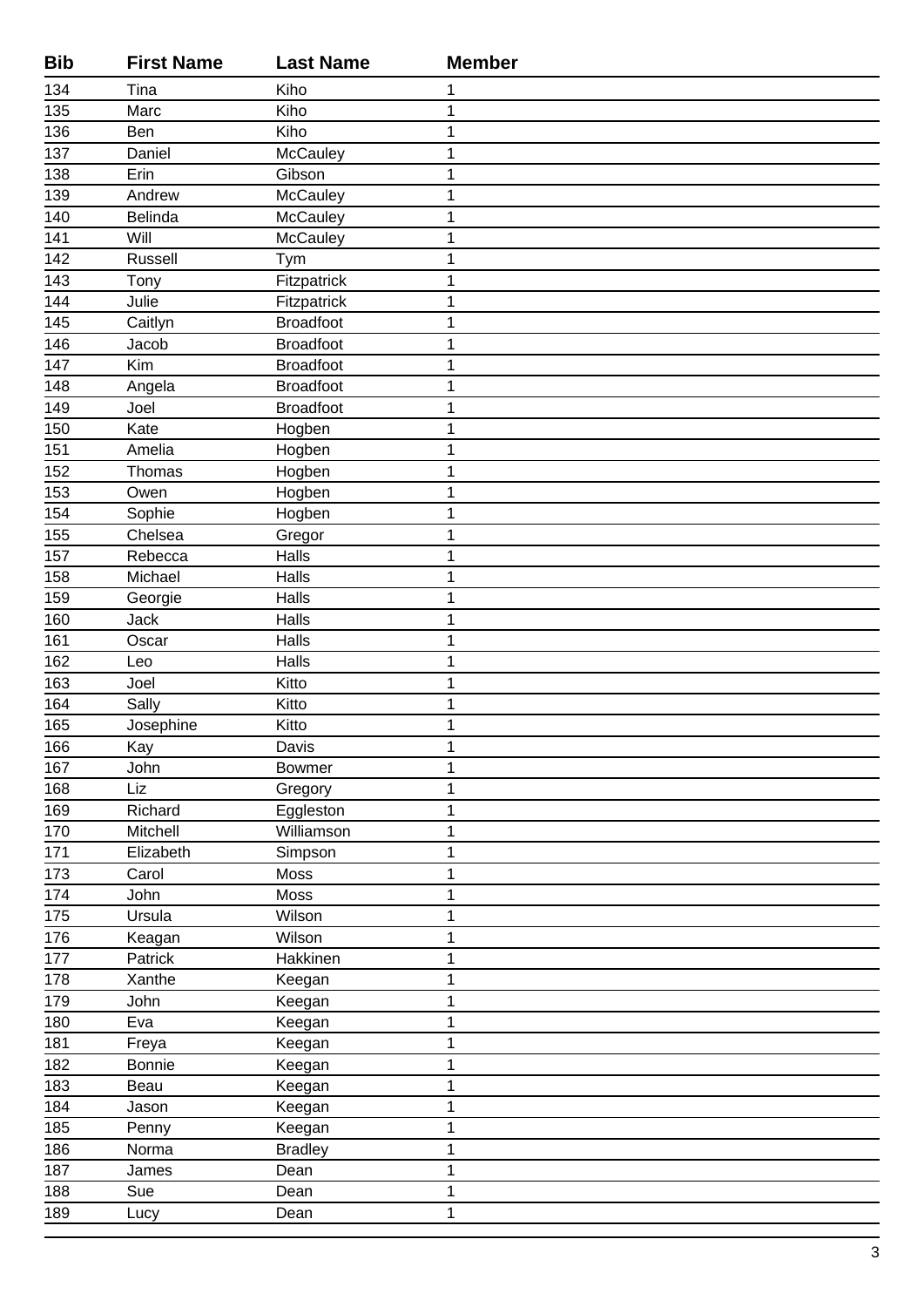| <b>Bib</b> | <b>First Name</b> | <b>Last Name</b> | <b>Member</b> |
|------------|-------------------|------------------|---------------|
| 190        | Jack              | Dean             | 1             |
| 191        | Maeve             | Dean             | 1             |
| 192        | <b>Billy</b>      | Dean             | 1             |
| 193        | Carrie            | Williamson       | 1             |
| 194        | Nicole            | Williamson       | 1             |
| 198        | Rosie             | Corcoran         | 1             |
| 199        | Leanne            | Corcoran         | 1             |
| 200        | Jamie             | Corcoran         | 1             |
| 201        | Hugh              | Corcoran         | 1             |
| 202        | Craig             | Penrose          | 1             |
| 203        | Kathy             | Penrose          | 1             |
| 204        | <b>Bailey</b>     | Penrose          | 1             |
| 205        | <b>Bradley</b>    | Penrose          | 1             |
| 206        | Sue               | <b>Betts</b>     | 1             |
| 207        | John              | <b>Betts</b>     | 1             |
| 211        | Mitchell          | Essex            | 1             |
| 212        | Jackson           | Essex            | 1             |
| 213        | Rebecca           | <b>Essex</b>     | 1             |
| 214        | Mia               | Essex            | 1             |
| 215        | Peter             | Fahy             | 1             |
| 220        | Ben               | Fairfax          | 1             |
| 225        | Jessie            | Dean             | 1             |
| 226        | Abby              | Dean             | 1             |
| 227        | Molly             | Dean             | 1             |
| 228        | Harry             | Dean             | 1             |
| 229        | Wayne             | Stewart          | 1             |
| 230        | Karen             | Neal             | 1             |
| 231        | Cindie            | Crannis          | 1             |
| 232        | Fred              | Bangert          | 1             |
| 233        | Marianne          | Bangert          | 1             |
| 234        | <b>Rikky</b>      | Bangert          | 1             |
| 235        | Elliot            | Bangert          | 1             |
| 236        | Lily              | Bangert          | 1             |
| 237        | Noah              | Lamrock          | 1             |
| 238        | Ella              | Lamrock          | 1             |
| 240        | David             | Ross             | 1             |
| 241        | Alicia            | Ross             | 1             |
| 242        | Lachlan           | Ross             | 1             |
| 243        | Cameron           | Ross             | 1             |
| 245        | Helen             | <b>Roberts</b>   | $\mathbf{1}$  |
| 246        | Alison            | Dermody          | $\mathbf 1$   |
| 247        | <b>Brett</b>      | Sammut           | 1             |
| 248        | Emily             | Sammut           | 1             |
| 249        | Bill              | Fairgrieve       | 1             |
| 250        | Damian            | Harbrow          | 1             |
| 253        | Fiona             | Montgomerie      | 1             |
| 255        | Tim               | Edmonstone       | 1             |
| 256        | Alex              | Vardanega        | $\mathbf 1$   |
| 257        | Karyn             | Vardanega        | 1             |
| 259        | Amber             | Rich             | 1             |
| 260        | Basil             | <b>Baldwin</b>   | 1             |
| 261        | <b>Beckie</b>     | Plant            | 1             |
| 262        | Man Ha            | Mackay           | 1             |
| 263        | Julia             | Sgarlata         | 1             |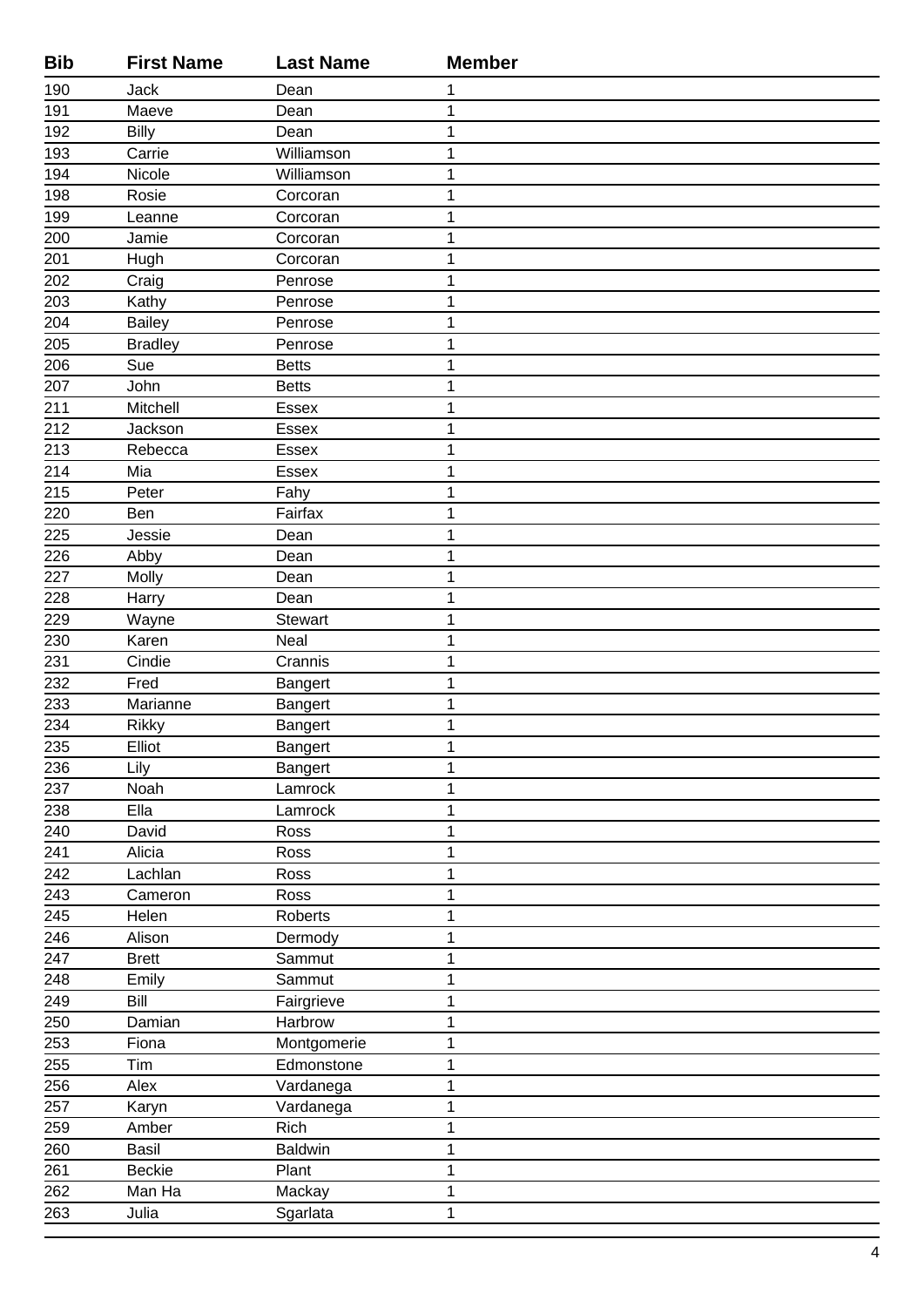| <b>Bib</b> | <b>First Name</b> | <b>Last Name</b>  | <b>Member</b> |
|------------|-------------------|-------------------|---------------|
| 267        | Jackson           | <b>Boucher</b>    | 1             |
| 268        | Alistair          | Merrifield        | 1             |
| 271        | Michelle          | Davis             | 1             |
| 272        | Denise            | Rich              | 1             |
| 286        | Cynthia           | Jarratt           | 1             |
| 287        | Nicole            | Doble             | 1             |
| 290        | John              | West              | 1             |
| 291        | <b>Brian</b>      | <b>Rix</b>        | $\mathbf 1$   |
| 295        | lan               | Spurway           | 1             |
| 296        | Alison            | Spurway           | 1             |
| 297        | Connor            | Whiteley          | 1             |
| 298        | Noah              | Whiteley          | 1             |
| 299        | Michelle          | Whiteley          | 1             |
| 300        | Logan             | Whiteley          | 1             |
| 301        | Spare Chip        | 3                 | 1             |
| 302        | Sheree            | Ryan              | 1             |
| 303        | Louise            | Lloyd             | 1             |
| 308        | Hugh              | Daintith          | 1             |
| 309        | Jack              | Daintith          | 1             |
| 310        | Anna              | Daintith          | 1             |
| 311        | <b>Blake</b>      | Patey             | 1             |
| 313        | Jared             | Sullivan          | 1             |
| 314        | Penny             | Chandler          | 1             |
| 315        | Oliver            | Chandler-Sullivan | 1             |
| 316        | Oscar             | Chandler-Sullivan | 1             |
| 321        | Julie             | Hudson            | $\mathbf 1$   |
| 325        | Kate              | Ziegler           | 1             |
| 326        | Chloe             | Ziegler           | 1             |
| 327        | Paras             | Meates            | 1             |
| 328        | Kerrie            | Lindsay           | $\mathbf 1$   |
| 333        | <b>Stewart</b>    | Vidler            | 1             |
| 334        | Letitia           | Vidler            | 1             |
| 335        | Nell              | Vidler<br>Vidler  | 1<br>1        |
| 336<br>338 | Moyia<br>Nathan   | Garton            | 1             |
| 339        | Madison           | Macpherson        | 1             |
| 341        | Aidan             | Whiteley          | 1             |
| 342        | Spare Chip        | 1                 | 1             |
| 343        | Spare Chip        | 4                 | 1             |
| 344        | Spare Chip        | $\overline{2}$    | 1             |
| 346        | Melissa           | Ashton-Garard     | 1             |
| 347        | <b>Brendan</b>    | Garard            | 1             |
| 348        | William           | Garard            | 1             |
| 349        | Oliver            | Garard            | 1             |
| 350        | Matt              | Lamrock           | 1             |
| 352        | Simon             | Lun               | 1             |
| 353        | Paul              | Centofanti        | 1             |
| 354        | Martin            | Ryan              | $\mathbf 1$   |
| 355        | Dani              | Syme              | 1             |
| 362        | Janet             | Martin            | 1             |
| 363        | Sophie            | Martin            | 1             |
| 364        | <b>Brooke</b>     | Martin            | 1             |
| 365        | Stephen           | Martin            | 1             |
| 367        | <b>Brian</b>      | Sharp             | 1             |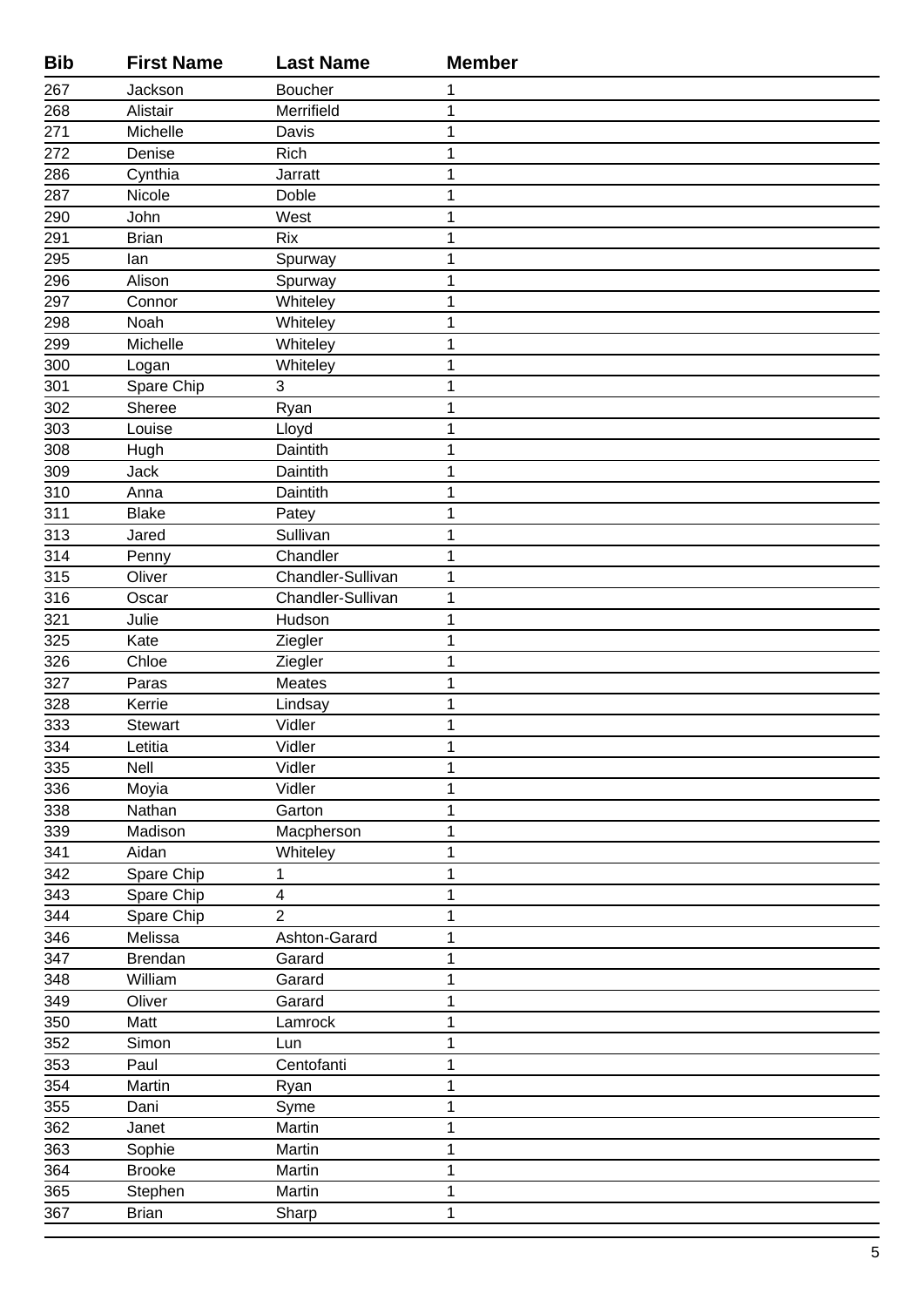| <b>Bib</b>       | <b>First Name</b> | <b>Last Name</b>         | <b>Member</b> |
|------------------|-------------------|--------------------------|---------------|
| 368              | Michelle          | Srzich                   | 1             |
| 369              | Grace             | Srzich                   | 1             |
| 370              | Mila              | Srzich                   | 1             |
| $\overline{371}$ | Lauren            | Kerwick                  | 1             |
| 374              | Kyle              | Ostini                   | 1             |
| 375              | Frank             | Ostini                   | 1             |
| 376              | <b>Bryce</b>      | Ostini                   | 1             |
| 378              | Clint             | Fearnley                 | 1             |
| 379              | Gary              | Holway                   | 1             |
| 380              | Lachlan           | Simmons                  | 1             |
| 381              | Kate              | Hook                     | 1             |
| 382              | Emma              | Hook                     | 1             |
| 383              | Maddi             | Hook                     | 1             |
| 384              | Dougald           | Hook                     | 1             |
| $\overline{385}$ | Charlie           | Hook                     | 1             |
| 386              | Anna              | Macpherson               | 1             |
| 387              | Cooper            | <b>Bennett</b>           | 1             |
| 390              | Katrina           | Smith                    | 1             |
| 391              | Michelle          | Lang                     | 1             |
| 405              | Thomas            | Tudor                    | 1             |
| 406              | Jessie            | Tudor                    | 1             |
| 408              | Yolanda           | Zhao                     | 1             |
| 410              | Melissa           | Fogarty                  | 1             |
| 411              | Sam               | Wilson                   | 1             |
| 412              | Anthony           | Wilson                   | 1             |
| 413              | Harry             | Cummins                  | 1             |
| 414              | Diana             | Carroll                  | 1             |
| 415              | Isobel            | Edmonstone               | 1             |
| 416              | Caitlin           | Edmonstone               | 1             |
| 417              | Georgia           | Edmonstone               | 1             |
| 418              | Spare Chip        | 5                        | 1             |
| 422              | lan               | Fischer                  | 1             |
| 424              | Ella              | <b>Buesnell</b>          | 1             |
| 425              | Jon               | Francis                  | 1             |
| 426              | Tony              | Mitchell                 | 1             |
| 427              | Amber             | Mastrangeli              | 1             |
| 429              | Katrina           | Holway                   | 1             |
| 430              | Henry             | Reeves                   | 1             |
| 431              | Banjo             | Reeves                   | 1             |
| 435              | <b>Brigette</b>   | Cole                     | 1             |
| 437              | Abigail           | Francis                  | 1             |
| 439              | Lauralie          | Francis                  | 1             |
| 444              | Qin               | Zhang                    | 1             |
| 452              | Spare Chip        | 6                        | 1             |
| 462              | Emma              | Rolls                    | 1             |
| 463              | Alice             | Hawthorn                 | 1             |
| 464              | Michael           | Quinlan                  | 1             |
| 465              | Justin            | <b>Stent</b>             | 1             |
| 466              | Nathan<br>David   | Sutherland<br>Williamson | 1<br>1        |
| 471<br>472       | William           | Knox                     | 1             |
|                  |                   | Quinn                    | 1             |
| 474<br>475       | Jess<br>Nicola    | <b>Bailey</b>            | 1             |
| 479              | Joanne            | Lim                      | 1             |
|                  |                   |                          |               |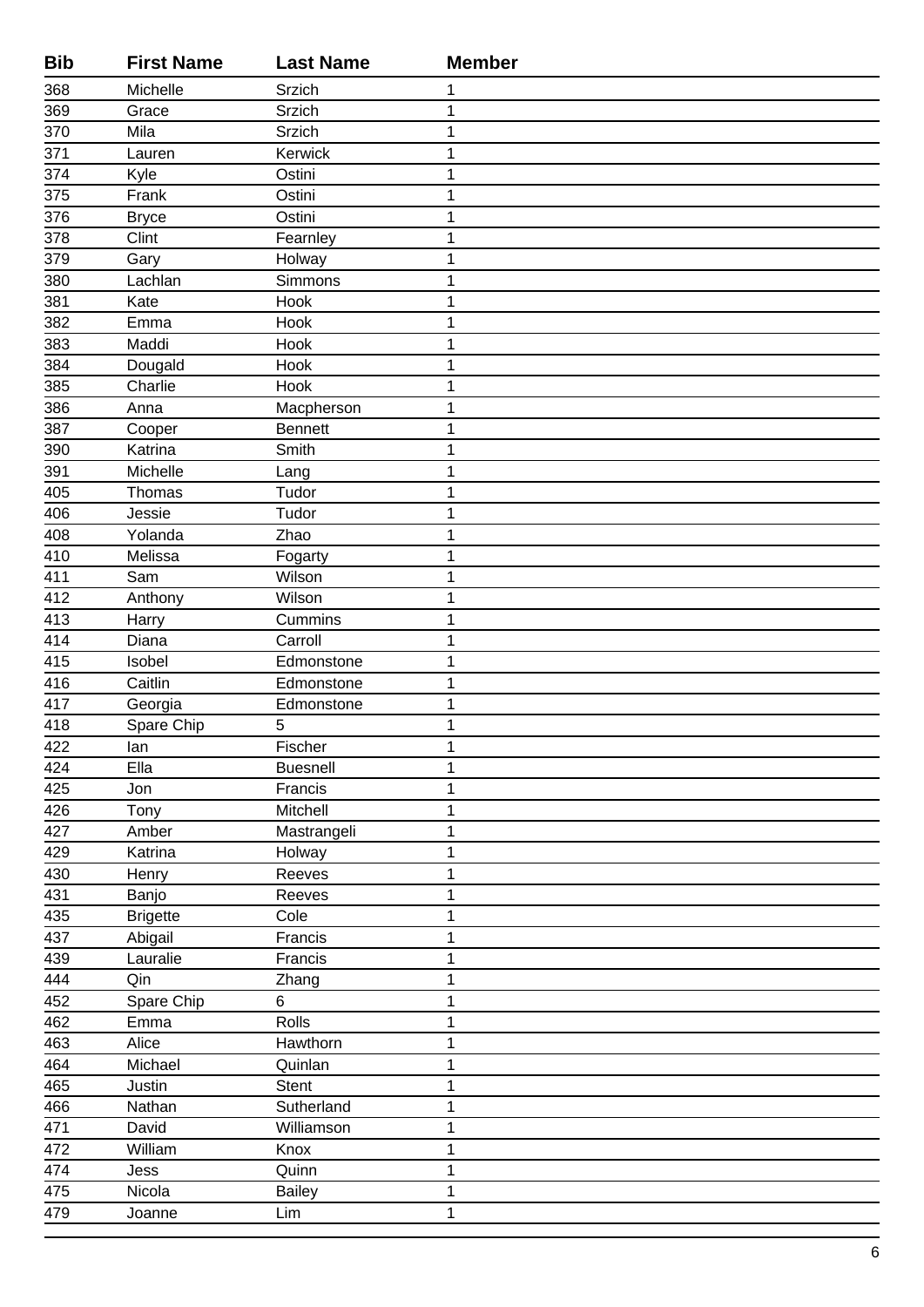| <b>Bib</b>       | <b>First Name</b> | <b>Last Name</b> | <b>Member</b> |
|------------------|-------------------|------------------|---------------|
| 480              | Madison           | Knox             | 1             |
| 481              | Percy             | Meates           | 1             |
| 483              | Melanie           | Moon             | 1             |
| 484              | Susie             | Patey            | $\mathbf 1$   |
| 489              | Val               | Gursky           | 1             |
| 491              | Peta              | Doherty          | 1             |
| 492              | Julie             | Quinn            | 1             |
| 493              | Greg              | Quinn            | $\mathbf 1$   |
| 494              | Leanne            | Cureton          | 1             |
| 495              | Sophie            | Gordon           | 1             |
| 496              | Harrison          | Knox             | 1             |
| 497              | Xavi              | Wynne            | 1             |
| 498              | Carly             | Wynne            | 1             |
| 499              | James             | Wynne            | 1             |
| $\overline{500}$ | <b>Ivy</b>        | Wynne            | $\mathbf 1$   |
| 501              | David             | Hunter           | 1             |
| 502              | Jo                | Hunter           | 1             |
| 503              | Luke              | Hunter           | 1             |
| 504              | Dan               | Hunter           | 1             |
| 505              | Phoebe            | Hunter           | 1             |
| 506              | Nicholas          | Plokstys         | 1             |
| $\overline{507}$ | Joanna            | Plokstys         | 1             |
| 508              | Max               | Plokstys         | 1             |
| 509              | Heidi             | Plokstys         | $\mathbf 1$   |
| 510              | Megan             | Hiney            | 1             |
| 511              | Marlon            | Hiney            | 1             |
| 512              | Edward            | Hiney            | 1             |
| 513              | Sjaan             | Wilson           | 1             |
| $\overline{514}$ | Rowan             | Hannan           | 1             |
| 515              | Amanda            | Gregor           | 1             |
| 516              | Lewis             | Hannan           | 1             |
| 517              | Felix             | Koeppen          | $\mathbf 1$   |
| 518              | Erica             | Watson           | $\mathbf 1$   |
| 519              | Toby              | <b>Betts</b>     | 1             |
| 520              | Ruby              | Hannan           | 1             |
| 521              | Ethan             | Hannan           | 1             |
| 522              | Knox              | Hiney            | 1             |
| 523              | Ben               | <b>Broadley</b>  | 1             |
| 524              | Luc               | Nelson           | 1             |
| $\overline{525}$ | Emily             | Koop             | 1             |
| 526              | Helen             | White            | 1             |
| 527              | Finn              | O'Toole          | $\mathbf 1$   |
| 528              | Lucy              | Wilson           | 1             |
| 529              | Mark              | Nelson           | $\mathbf 1$   |
| 530              | Stephanie         | Nelson           | 1             |
| 531              | Pip               | Martin           | 1             |
| 532              | Cooper            | Williamson       | 1             |
| 533              | Sam               | Steele           | 1             |
| 534              | Olivia            | Martin           | 1             |
| 535              | Paul              | Schumann         | 1             |
| $\overline{536}$ | Matt              | Paton            | $\mathbf 1$   |
| 537              | Ethan             | <b>Buesnel</b>   | 1             |
| 538              | Glenda            | Schumann         | 1             |
| 539              | Angus             | Martin           | $\mathbf 1$   |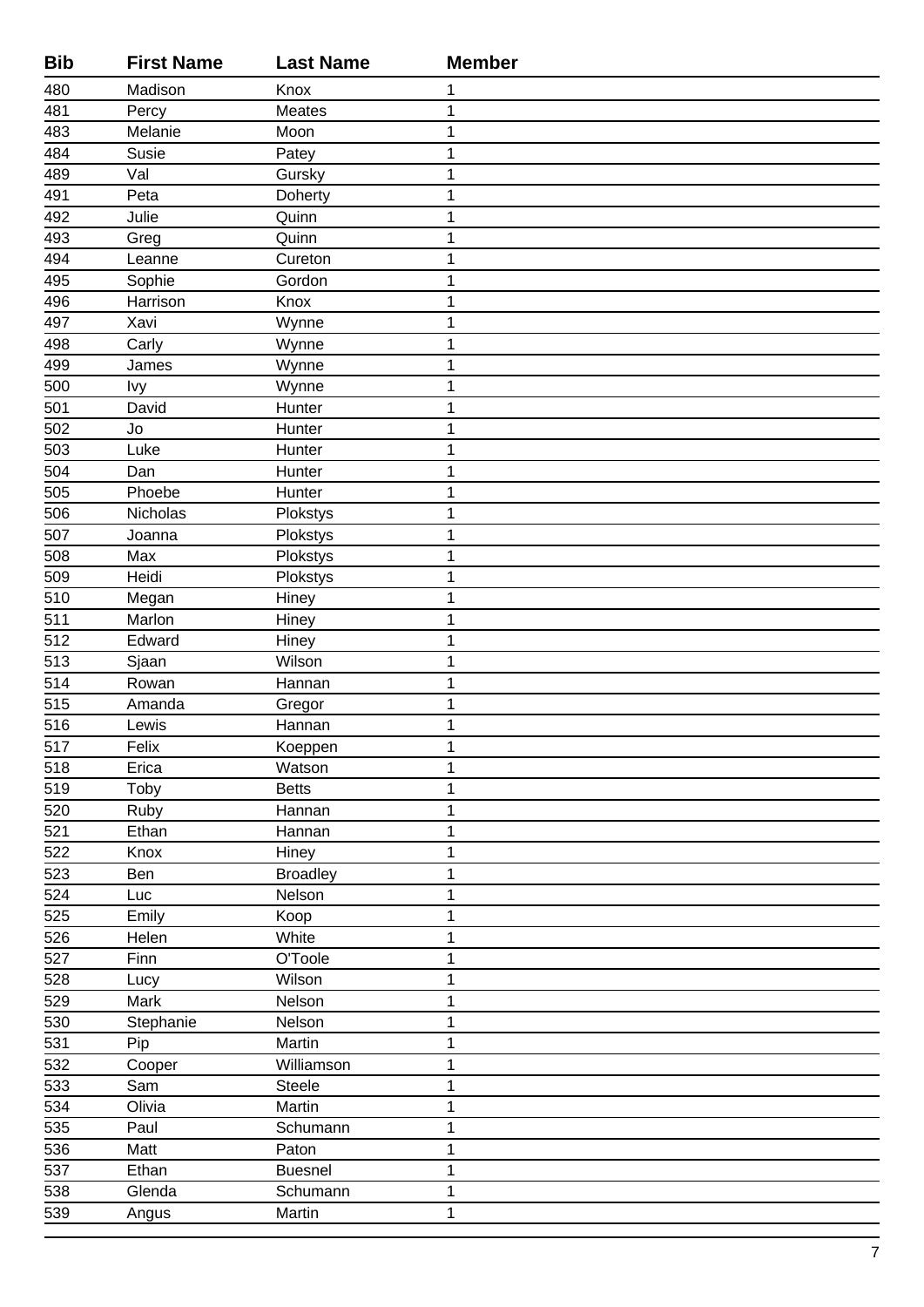| <b>Bib</b>       | <b>First Name</b> | <b>Last Name</b> | <b>Member</b> |
|------------------|-------------------|------------------|---------------|
| 540              | Andrew            | Schumann         | 1             |
| 541              | Gavin             | Price            | 1             |
| 542              | Greg              | Shapter          | 1             |
| 543              | Reuben            | Caley            | 1             |
| 544              | Aidan             | Price            | 1             |
| 545              | Joel              | Patey            | 1             |
| 546              | Evan              | Price            | 1             |
| 547              | Andrew            | <b>Norris</b>    | 1             |
| 548              | Jaci              | <b>Norris</b>    | 1             |
| 549              | Michelle          | Pearson          | 1             |
| 550              | Shaylee           | Fogarty          | 1             |
| 551              | Tim               | Kirchler         | 1             |
| 552              | Adam              | Sharam           | 1             |
| $\overline{553}$ | Melissa           | Johnston         | 1             |
| $\overline{554}$ | Kerinne           | Harvey           | 1             |
| 555              | Shannon           | Dowton           | 1             |
| 556              | <b>Stuart</b>     | Vial             | 1             |
| 557              | William           | Vial             | 1             |
| 558              | Steve             | Johansson        | 1             |
| 559              | Tamara            | Gross            | 1             |
| 560              | Samuel            | Gross            | 1             |
| 561              | Hanna             | Gross            | 1             |
| 562              | Cathy             | Zhu              | 1             |
| 563              | Elsie             | Vial             | 1             |
| 564              | Kylie             | Vial             | 1             |
| 565              | Tyrone            | Rudman           | 1             |
| 566              | Alexandra         | <b>Bailey</b>    | 1             |
| 567              | Ned               | Cummins          | 1             |
| 568              | Ruby              | Fischer          | 1             |
| 569              | Kietta-Raye       | Shaw             | 1             |
| 570              | Michelle          | Hayes            | 1             |
| 571              | Catherine         | Keniry           | 1             |
| $\overline{572}$ | Noel              | Annett           | 1             |
| 573              | Danielle          | Klingberg        | 1             |
| 574              | Anton             | Lynar            | 1             |
| 575              | Gill              | Hay              | 1             |
| 576              | Rebecca           | Jaques           | 1             |
| 577              | Wayne             | Jaques           | 1             |
| 578              | Sally             | Heath            | 1             |
| 579              | Hayley            | Freeman          | $\mathbf{1}$  |
| 580              | Mylena            | Duchene          | $\mathbf 1$   |
| 581              | Thomas            | Anderson         | 1             |
| $\overline{582}$ | Oliver            | Hopkins          | 1             |
| 583              | Yvette            | <b>Black</b>     | 1             |
| 584              | Emma              | Holway           | 1             |
| 585              | Grace             | Holway           | 1             |
| 586              | Tyron             | Ham              | 1             |
| 587              | Claire            | Stutchbury       | $\mathbf 1$   |
| 588              | James             | Littlejohn       | 1             |
| 589              | Freddie           | Littlejohn       | 1             |
| 590              | Fiona             | Littlejohn       | 1             |
| 591              | David             | Cuello           | 1             |
| 592              | Andrew            | Lowe             | 1             |
| 593              | Melvin            | Nero             | 1             |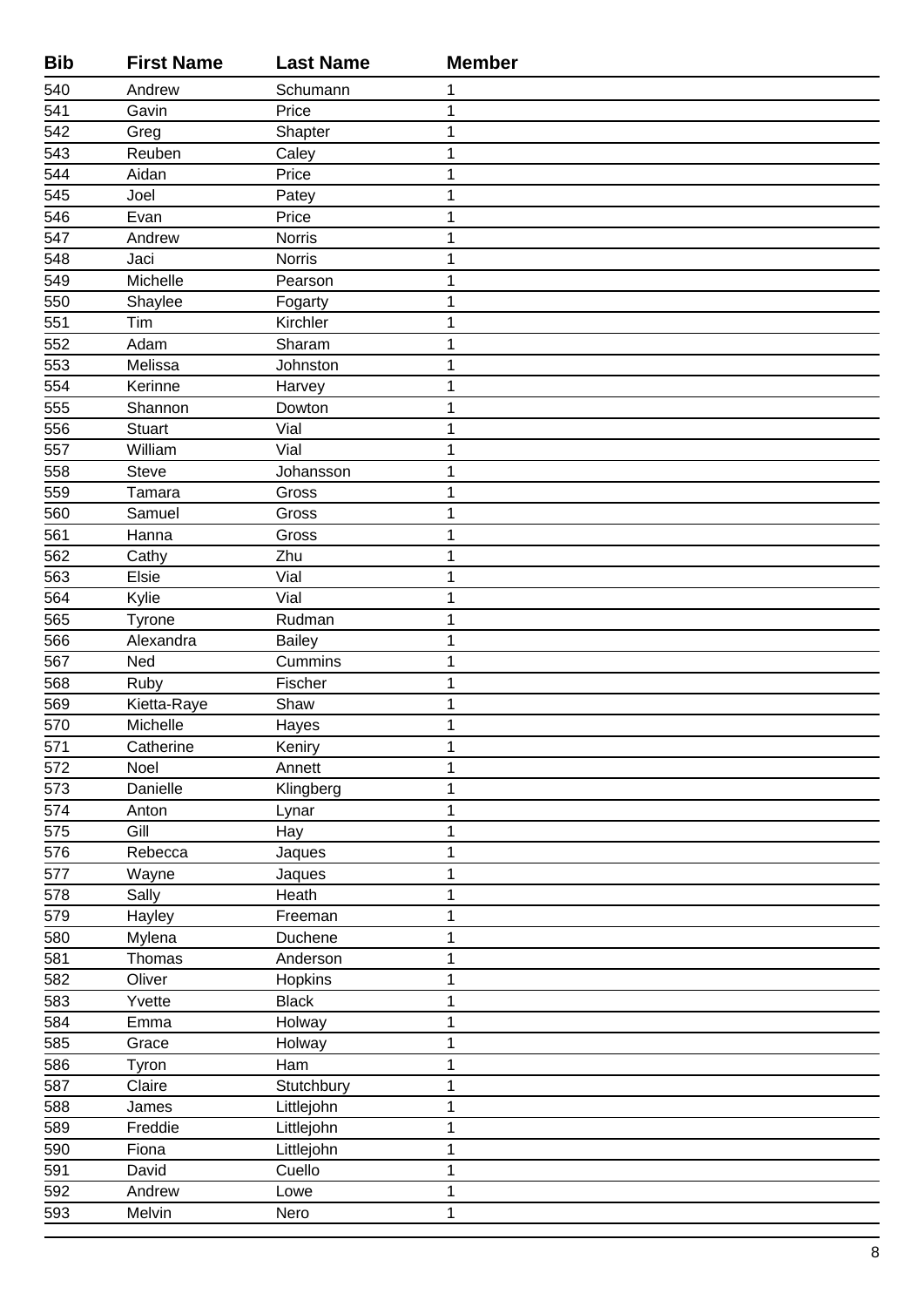| <b>Bib</b> | <b>First Name</b> | <b>Last Name</b> | <b>Member</b> |
|------------|-------------------|------------------|---------------|
| 594        | Max               | MacLean          | 1             |
| 595        | Kelly             | Gleeson          | 1             |
| 596        | Bec               | Davis            | 1             |
| 597        | <b>Blake</b>      | Gleeson          | 1             |
| 598        | Isabelle          | Randazzo         | 1             |
| 599        | Cathy             | <b>Steer</b>     | 1             |
| 600        | Edward            | MacLean          | 1             |
| 700        | Olivia            | Goodlock         | $\mathbf 1$   |
| 701        | Ged               | Hawthorn         | 1             |
| 702        | Shannon           | Syme             | 1             |
| 703        | Samantha          | Syme             | 1             |
| 704        | Prue              | Edmonstone       | 1             |
| 705        | <b>Justus</b>     | Hasselmann       | 1             |
| 706        | Auriah            | Jordan-Smith     | 1             |
| 707        | Huon              | Vardanega        | 1             |
| 708        | Molly             | Vardanega        | 1             |
| 709        | Wayne             | Vardanega        | 1             |
| 710        | Benjamin          | Francis          | 1             |
| 711        | Ken               | Freedman         | 1             |
| 712        | Harriet           | Gibson           | 1             |
| 713        | Samuel            | Fabar            | 1             |
| 714        | Nicholas          | Pang             | 1             |
| 715        | Michael           | Halaby           | 1             |
| 798        | <b>Steve</b>      | <b>Flick</b>     | 1             |
| 799        | Rhianna           | Fitzpatrick      | 1             |
| 800        | Susannah          | Perkins          | 1             |
| 801        | Katherine         | Evans            | 1             |
| 803        | Robyn             | Cotten           | 1             |
| 807        | Lisa              | <b>Barnett</b>   | 1             |
| 808        | <b>KATIE</b>      | <b>CURTIN</b>    | 1             |
| 809        | <b>JESSICA</b>    | <b>CURTIN</b>    | 1             |
| 813        | Andrew            | Thomas           | 1             |
| 820        | Ralph             | Littlejohn       | 1             |
| 821        | Kieren            | Syme             | 1             |
| 900        | <b>Brandon</b>    | Connolly         | 1             |
| 901        | Angela            | Forbes           | 1             |
| 1000       | Lucy              | McEvoy           | 1             |
| 1001       | LYNDAL            | <b>MOLLOY</b>    | 1             |
| 1002       | <b>OLIVER</b>     | <b>MOLLOY</b>    | 1             |
| 1003       | <b>MITCHELL</b>   | <b>MOLLOY</b>    | 1             |
| 1004       | <b>WILLOW</b>     | <b>MOLLOY</b>    | 1             |
| 3844       | Elle              | Wilton           | 1             |
| 3849       | Jason             | Jurd             | 1             |
| 3852       | Milla             | Jurd             | 1             |
| 3860       | Lena              | Skrinnikoff      | 1             |
| 3880       | Kelly             | Jurd             | 1             |
| 3889       | Melissa           | Skrinnikoff      | 1             |
| 3917       | Timothy           | Skrinnikoff      | $\mathbf 1$   |
| 3920       | Lucy              | Jurd             | 1             |
| 9004       | Sophia            | Nelson           | 1             |
| 9005       | Claire            | Nelson           | 1             |
| 9006       | Thomas            | Nelson           | 1             |
| 9007       | Sandy             | Ostini           | 1             |
| 9008       | Marc              | Gleeson          | 1             |